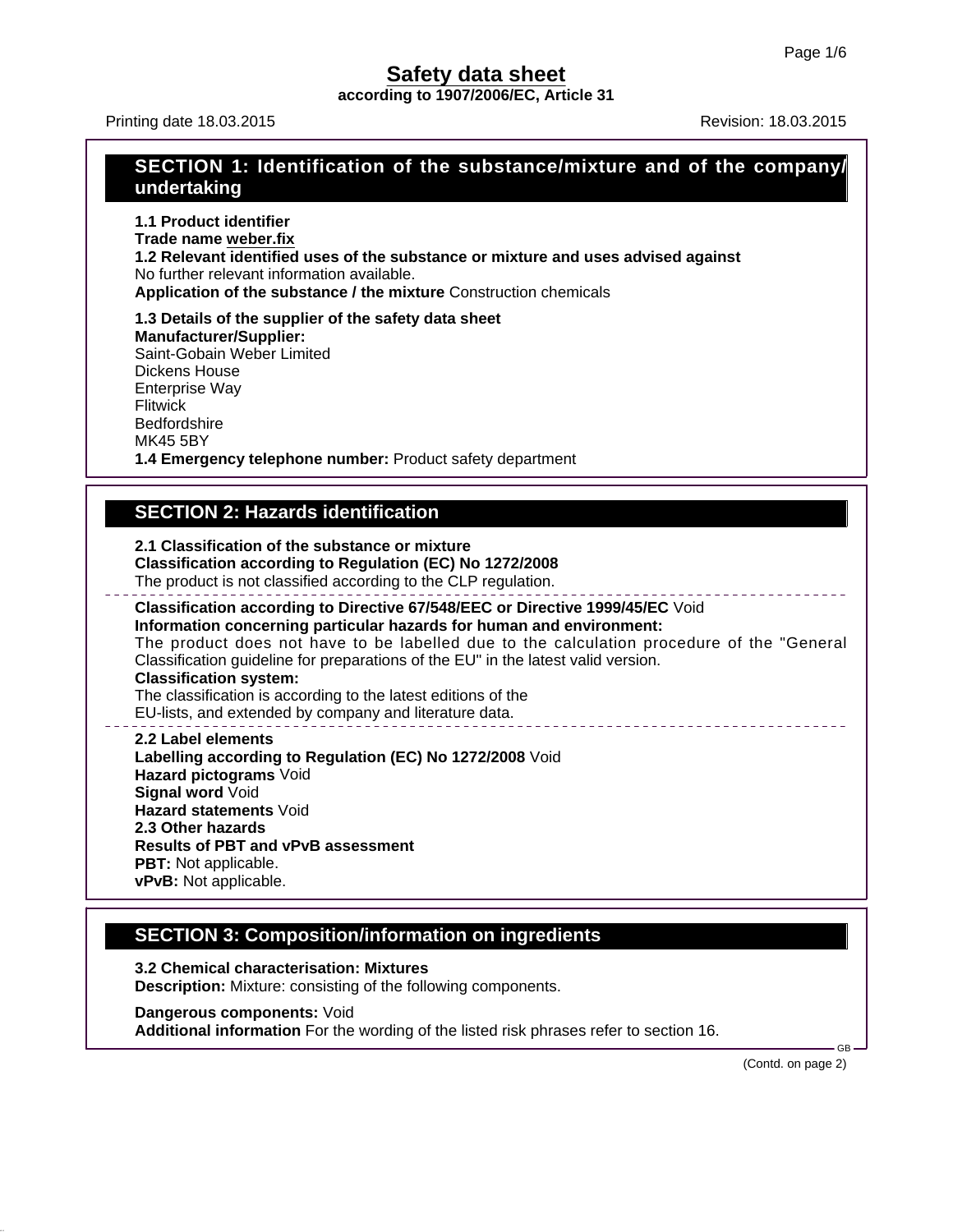**according to 1907/2006/EC, Article 31**

Printing date 18.03.2015 **Revision: 18.03.2015** Revision: 18.03.2015

**Trade name weber.fix**

(Contd. of page 1)

### **SECTION 4: First aid measures**

**4.1 Description of first aid measures**

### **General information**

No special measures required.

Remove the victim immediately from the danger area. If the patient is unwell consult a doctor and present this data sheet.

**After inhalation** Supply fresh air; consult doctor in case of complaints.

**After skin contact** Generally the product does not irritate the skin.

#### **After eye contact**

Rinse opened eye for several minutes under running water. Rinse liquid should be tempered (20-30  $\rm ^{\circ}C$ ).

**After swallowing** If symptoms persist consult doctor.

**4.2 Most important symptoms and effects, both acute and delayed**

No further relevant information available.

**4.3 Indication of any immediate medical attention and special treatment needed**

No further relevant information available.

### **SECTION 5: Firefighting measures**

#### **5.1 Extinguishing media**

**Suitable extinguishing agents**

CO2, powder or water spray. Fight larger fires with water spray or alcohol resistant foam.

**5.2 Special hazards arising from the substance or mixture**

No further relevant information available.

**5.3 Advice for firefighters**

**Protective equipment:** No special measures required.

## **SECTION 6: Accidental release measures**

**6.1 Personal precautions, protective equipment and emergency procedures** Not required.

**6.2 Environmental precautions:** No special measures required.

**6.3 Methods and material for containment and cleaning up:**

Absorb with liquid-binding material (sand, diatomite, acid binders, universal binders, sawdust).

**6.4 Reference to other sections**

See Section 7 for information on safe handling

See Section 8 for information on personal protection equipment.

See Section 13 for disposal information.

## **SECTION 7: Handling and storage**

**7.1 Precautions for safe handling** No special measures required. **Information about fire - and explosion protection:** No special measures required.

**7.2 Conditions for safe storage, including any incompatibilities Storage**

**Requirements to be met by storerooms and receptacles:** Store only in unopened original receptacles.

(Contd. on page 3)

GB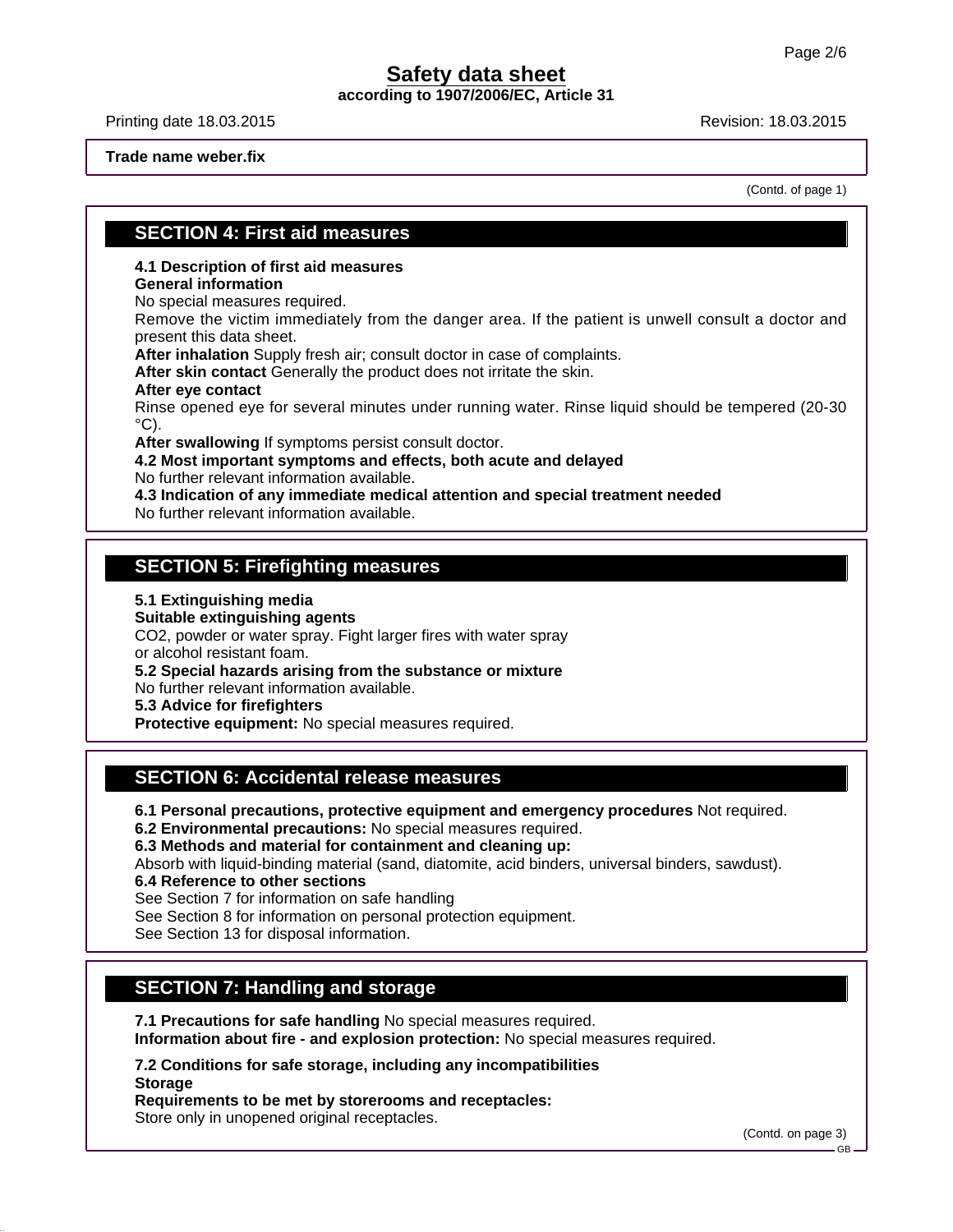**according to 1907/2006/EC, Article 31**

Printing date 18.03.2015 **Revision: 18.03.2015** Revision: 18.03.2015

(Contd. of page 2)

**Trade name weber.fix**

**Information about storage in one common storage facility:** Not required. **Further information about storage conditions:** None.

**7.3 Specific end use(s)** No further relevant information available.

### **SECTION 8: Exposure controls/personal protection**

**Additional information about design of technical facilities:** No further data; see item 7.

**8.1 Control parameters Ingredients with limit values that require monitoring at the workplace: Additional information:** The applicable TRGS 900 (MAK list) was used as the basis for the preparation and/or revision of this safety data sheet. **8.2 Exposure controls**

**Personal protective equipment: General protective and hygienic measures:** The usual precautionary measures are to be adhered to when handling chemicals. **Respiratory protection:** Not required. **Protection of hands:** Not required. **Eye protection:** Goggles recommended during refilling **Body protection:** Protective work clothing.

| <b>SECTION 9: Physical and chemical properties</b>                                      |                                               |  |  |
|-----------------------------------------------------------------------------------------|-----------------------------------------------|--|--|
| 9.1 Information on basic physical and chemical properties<br><b>General Information</b> |                                               |  |  |
| Appearance:                                                                             |                                               |  |  |
| Form:                                                                                   | Pasty                                         |  |  |
| Colour:                                                                                 | Whitish                                       |  |  |
| Odour:                                                                                  | Characteristic                                |  |  |
| <b>Odour threshold:</b>                                                                 | Not determined.                               |  |  |
| pH-value:                                                                               | Not applicable.                               |  |  |
| <b>Change in condition</b>                                                              |                                               |  |  |
| <b>Melting point/Melting range:</b>                                                     | Undetermined                                  |  |  |
| <b>Boiling point/Boiling range:</b>                                                     | 100 °C (DIN)                                  |  |  |
| <b>Flash point:</b>                                                                     | Not applicable                                |  |  |
| Flammability (solid, gaseous):                                                          | Not applicable.                               |  |  |
| Ignition temperature:                                                                   | Not determined.                               |  |  |
| <b>Decomposition temperature:</b>                                                       | Not determined.                               |  |  |
| Self-igniting:                                                                          | Product is not selfigniting.                  |  |  |
| Danger of explosion:                                                                    | Product does not present an explosion hazard. |  |  |
| <b>Explosion limits:</b>                                                                |                                               |  |  |
| Lower:                                                                                  | Not determined.                               |  |  |
| Upper:                                                                                  | Not determined.                               |  |  |
|                                                                                         | (Contd. on page 4)                            |  |  |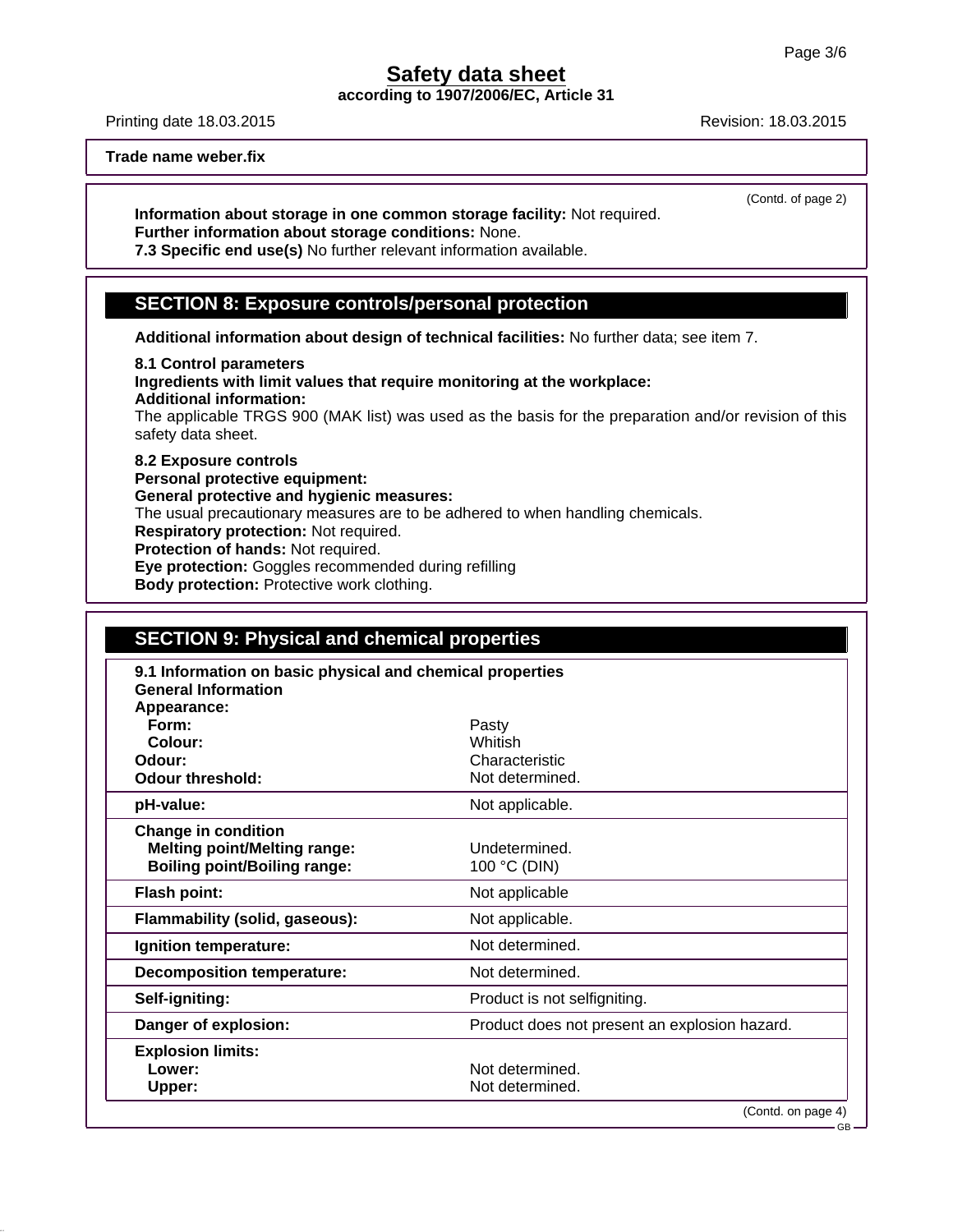**according to 1907/2006/EC, Article 31**

Printing date 18.03.2015 **Revision: 18.03.2015** Revision: 18.03.2015

**Trade name weber.fix**

|                                               | (Contd. of page 3)                         |  |
|-----------------------------------------------|--------------------------------------------|--|
| <b>Oxidising properties</b>                   | Not determined.                            |  |
| Vapour pressure at 20 °C:                     | 48 hPa (DIN 51640)                         |  |
| <b>Density:</b>                               | Not determined                             |  |
| <b>Bulk density:</b>                          | Not applicable.                            |  |
| <b>Relative density</b>                       | Not determined.                            |  |
| <b>Vapour density</b>                         | Not determined.                            |  |
| <b>Evaporation rate</b>                       | Not determined.                            |  |
| Solubility in / Miscibility with              |                                            |  |
| Water:                                        | Not miscible or difficult to mix           |  |
| Segregation coefficient (n-octanol/water) log |                                            |  |
| Pow:                                          | Not determined.                            |  |
| <b>Viscosity:</b>                             |                                            |  |
| dynamic:                                      | Not determined.                            |  |
| kinematic:                                    | Not determined.                            |  |
| <b>Solvent separation test:</b>               | Not determined                             |  |
| Solvent content:                              |                                            |  |
| <b>Organic solvents:</b>                      | $0.0\%$                                    |  |
| Water:                                        | 23.8 %                                     |  |
| <b>EU-VOC</b>                                 | 0.00%                                      |  |
| Solids content:                               | 71.3%                                      |  |
| 9.2 Other information                         | No further relevant information available. |  |

## **SECTION 10: Stability and reactivity**

**10.1 Reactivity**

**10.2 Chemical stability** Stable at recommended storage conditions

**Thermal decomposition / Conditions to be avoided:**

No decomposition if used according to specifications.

**10.3 Possibility of hazardous reactions** No dangerous reactions known

**10.4 Conditions to avoid** No further relevant information available.

**10.5 Incompatible materials:** No further relevant information available.

**10.6 Hazardous decomposition products:** No dangerous decomposition products known.

## **SECTION 11: Toxicological information**

**11.1 Information on toxicological effects**

**Acute toxicity:**

**LD/LC50 values relevant for classification:**

**Components Type Value Species**

**1317-65-3 limestone**

Oral LD50 > 5000 mg/kg (rat)

**Primary irritant effect:**

**on the skin:** No irritant effect known.

**on the eye:** No irritating effect known.

(Contd. on page 5)

GB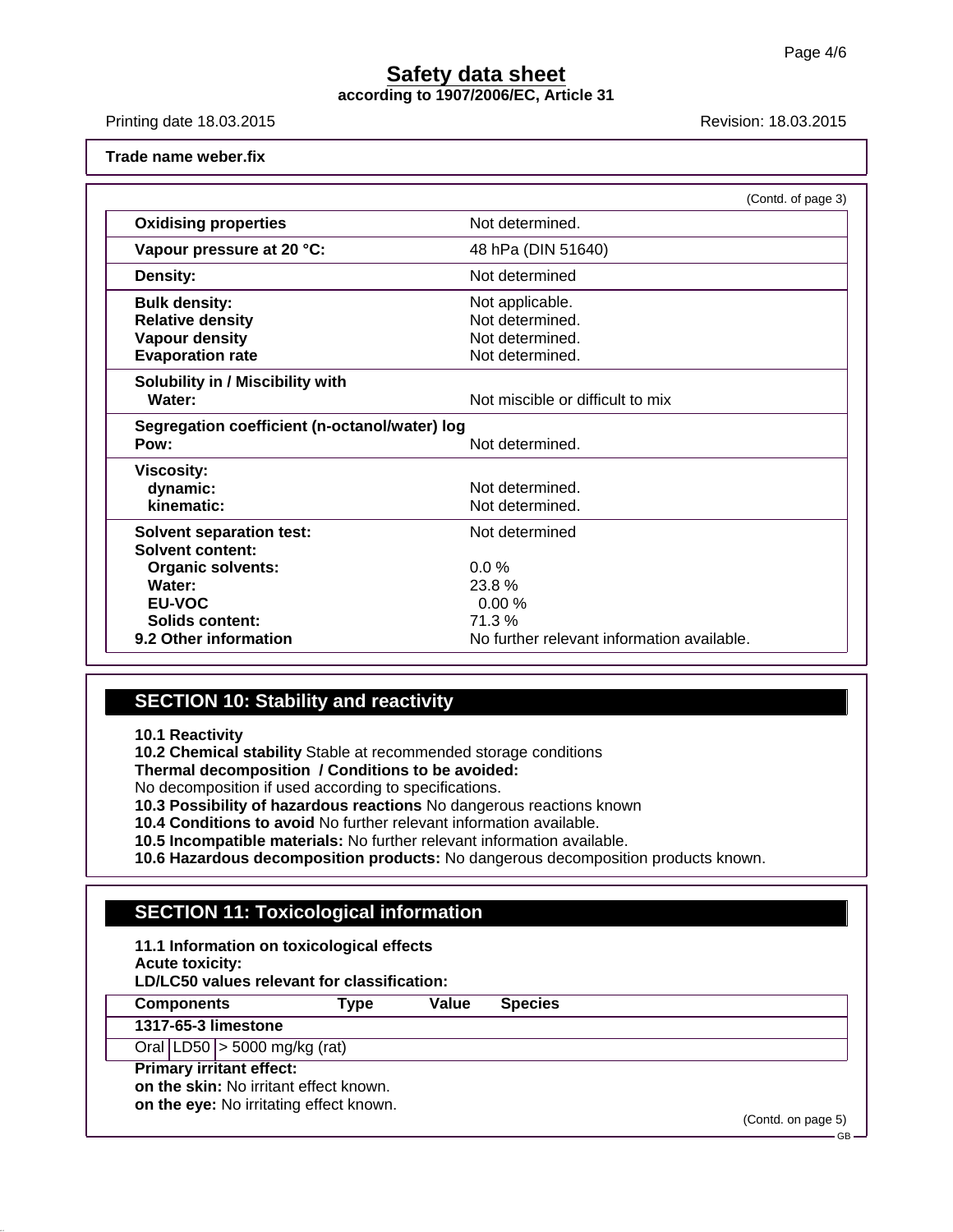**according to 1907/2006/EC, Article 31**

Printing date 18.03.2015 **Revision: 18.03.2015** Revision: 18.03.2015

**Trade name weber.fix**

(Contd. of page 4)

**Sensitisation:** No sensitising effects known. **Additional toxicological information:** The product is not subject to classification according to the calculation method of the General EU Classification Guidelines

for Preparations as issued in the latest version.

## **SECTION 12: Ecological information**

#### **12.1 Toxicity**

**Aquatic toxicity:** No further relevant information available. **12.2 Persistence and degradability** No further relevant information available. **12.3 Bioaccumulative potential** No further relevant information available. **Behaviour in environmental systems: 12.4 Mobility in soil** No further relevant information available. **Additional ecological information: General notes:**

Do not allow product to reach ground water, water course or sewage system.

**12.5 Results of PBT and vPvB assessment**

**PBT:** Not applicable.

**vPvB:** Not applicable.

**12.6 Other adverse effects** No further relevant information available.

## **SECTION 13: Disposal considerations**

**13.1 Waste treatment methods**

**Recommendation** Smaller quantities can be disposed of with household waste.

**European waste catalogue**

Possible waste code. The concrete waste code depends of the source of the waste.

**Uncleaned packaging:**

**Recommendation:** Non contaminated packagings may be recycled.

| 14.1 UN-Number                  |        |  |
|---------------------------------|--------|--|
| ADR, ADN, IMDG, IATA            | Void   |  |
| 14.2 UN proper shipping name    |        |  |
| ADR, ADN, IMDG, IATA            | Void   |  |
| 14.3 Transport hazard class(es) |        |  |
| <b>ADR</b>                      |        |  |
| <b>Class</b>                    | $-(-)$ |  |
| <b>ADN/R Class:</b>             | Void   |  |
| <b>IMDG</b>                     |        |  |
| <b>Class</b>                    | Void   |  |